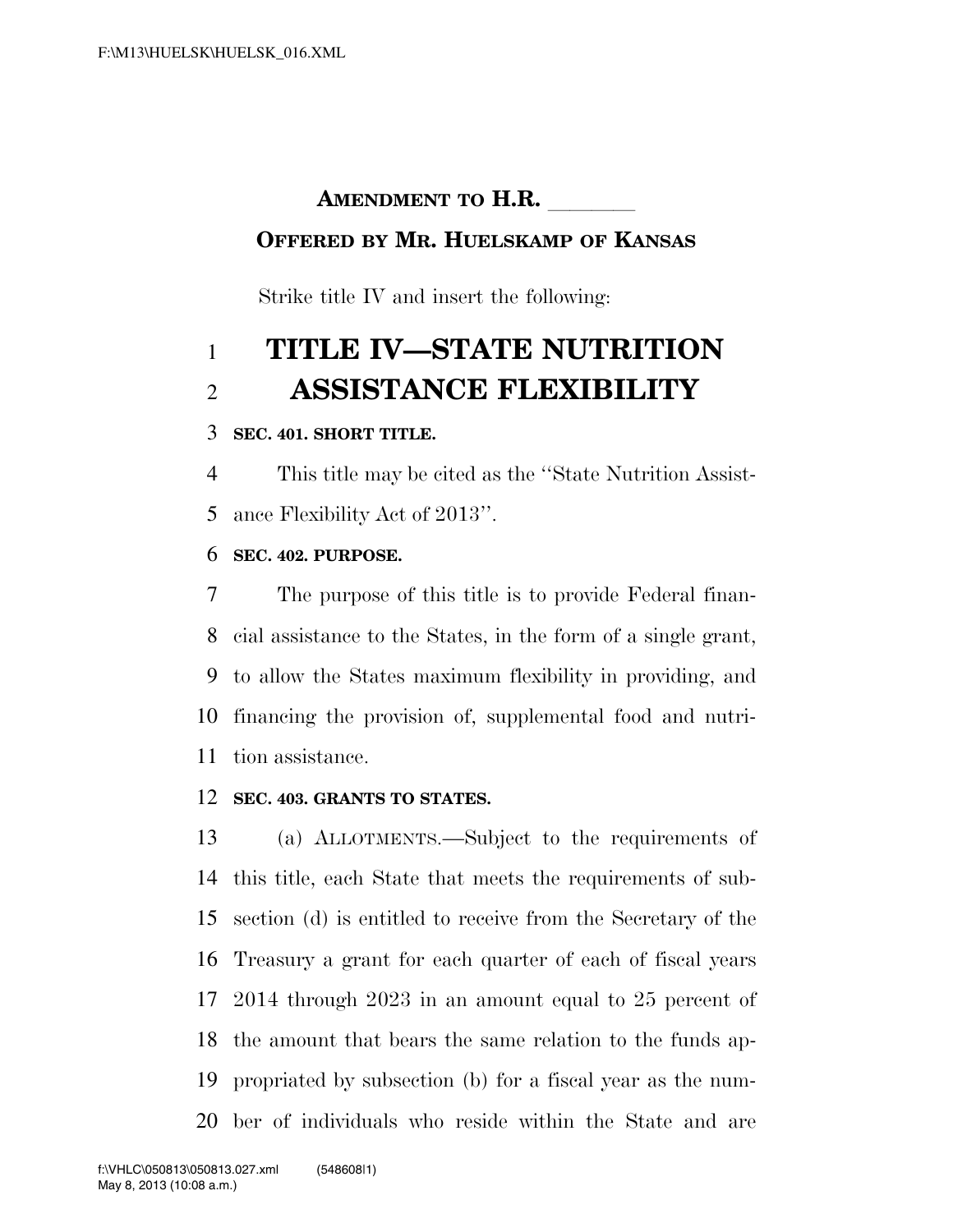members of families with incomes below the poverty line for the most recent fiscal year for which satisfactory data are available, bears to the total number of such individuals who reside in all States for such fiscal year.

 (b) APPROPRIATION.—Out of any money in the Treasury of the United States not otherwise appropriated, there are appropriated for each of fiscal years 2014 through 2023, \$37,642,040,000.

 (c) REQUIREMENTS RELATING TO INTERGOVERN- MENTAL FINANCING.—The Secretary of the Treasury shall make the transfer of funds under grants under sub- section (a) directly to each State in accordance with the requirements of section 6503 of title 31, United States Code.

 (d) STATE REQUIREMENTS.—In order to receive a grant under subsection (a), the Governor of a State shall certify to the Secretary of the Treasury—

 (1) that the supplemental food and nutrition as- sistance that will be provided by the State using such grant will include limitations on the eligible uses of benefits that are at least as restrictive as the limitations in place for the supplemental nutrition assistance program established under the Food and Nutrition Act of 2008 (7 U.S.C. 2011 et seq.) as of May 31, 2012; and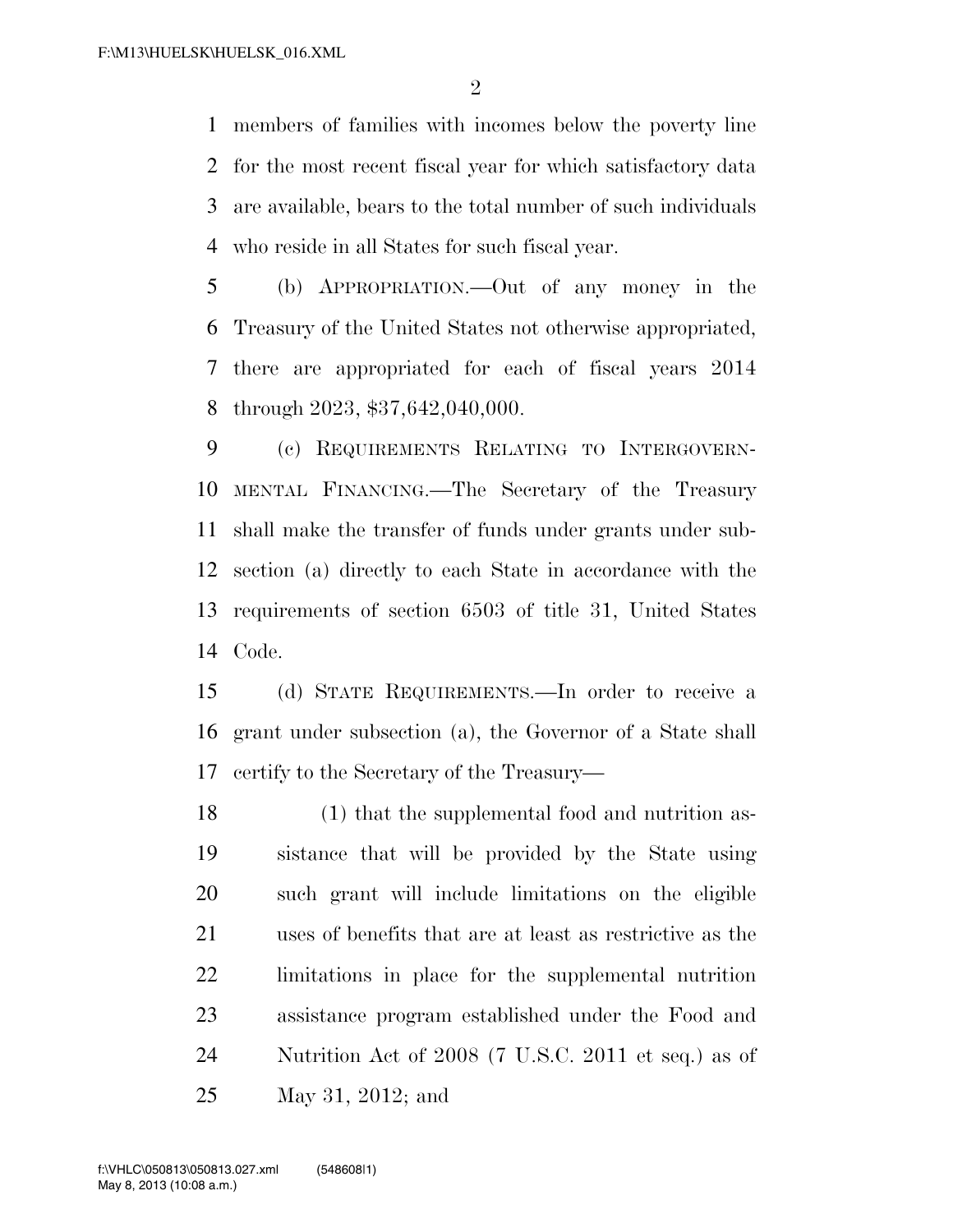(2) that the State will use a portion of the grant to establish a work activation program de- scribed in subsection (e) for able-bodied individuals receiving supplemental food and nutrition assistance; (e) WORK ACTIVATION PROGRAM.—

 (1) PROGRAM REQUIREMENTS.—The work acti- vation program established by a State under sub-section (d)(2) shall met the following requirements:

 (A) The average number of able-bodied in- dividuals receiving supplemental food and nutri- tion assistance that shall participate in the pro- gram in the State for each month of a fiscal year shall be based on the State's relative pro- portion of able-bodied individuals receiving sup- plemental food and nutrition assistance for the most recent month of the most recent fiscal year for which satisfactory data is available, compared to the total number of such individ- uals in all States for such month, except that, each month, not less than a total of 1,500,000 individuals shall participate in 1 or more such work activation programs.

 (B) Each able-bodied individual partici-pating in the work activation program—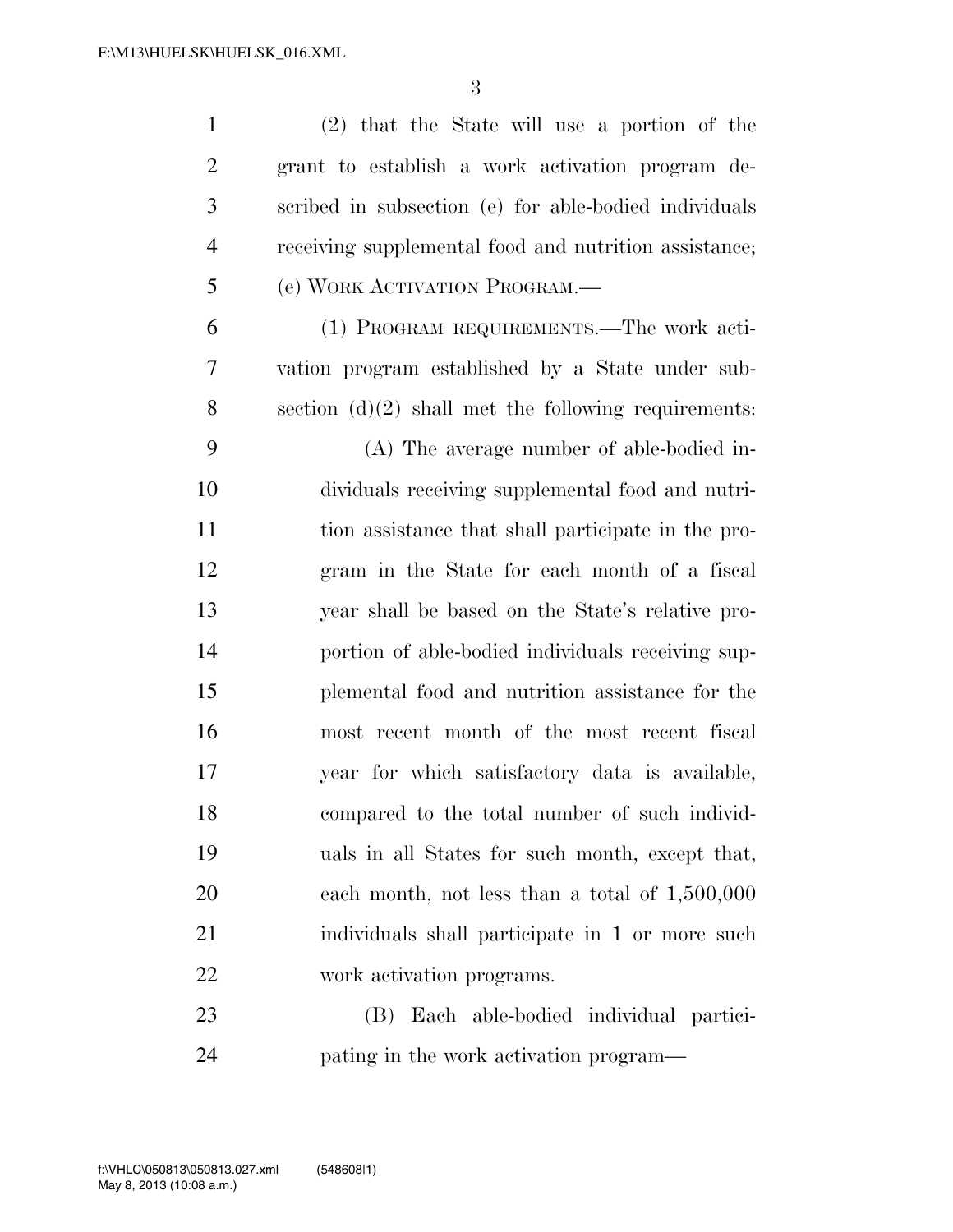| $\mathbf{1}$   | (i) shall at the time of application for     |
|----------------|----------------------------------------------|
|                |                                              |
| $\overline{2}$ | supplemental food and nutrition assistance   |
| 3              | and every 12 months thereafter, register     |
| $\overline{4}$ | for employment in a manner prescribed by     |
| 5              | the Governor of the State;                   |
| 6              | (ii) shall, each month of participation      |
| 7              | in the program, participate in—              |
| 8              | $(I)$ 2 days of supervised job               |
| 9              | search for 8 hours per day at the pro-       |
| 10             | gram site; and                               |
| 11             | $(II)$ 5 days of off-site activity for       |
| 12             | 8 hours per day;                             |
| 13             | shall not refuse without good<br>(iii)       |
| 14             | cause to accept an offer of employment, at   |
| 15             | a site or plant not subject to a strike or   |
| 16             | lockout at the time of the refusal, at a     |
| 17             | wage not less than the higher of—            |
| 18             | (I) the applicable Federal or                |
| 19             | State minimum wage; or                       |
| 20             | (II) 80 percent of the wage that             |
| 21             | would have governed had the min-             |
| 22             | imum hourly rate under section               |
| 23             | $6(a)(1)$ of the Fair Labor Standards        |
| 24             | Act of 1938 $(29 \text{ U.S.C. } 206(a)(1))$ |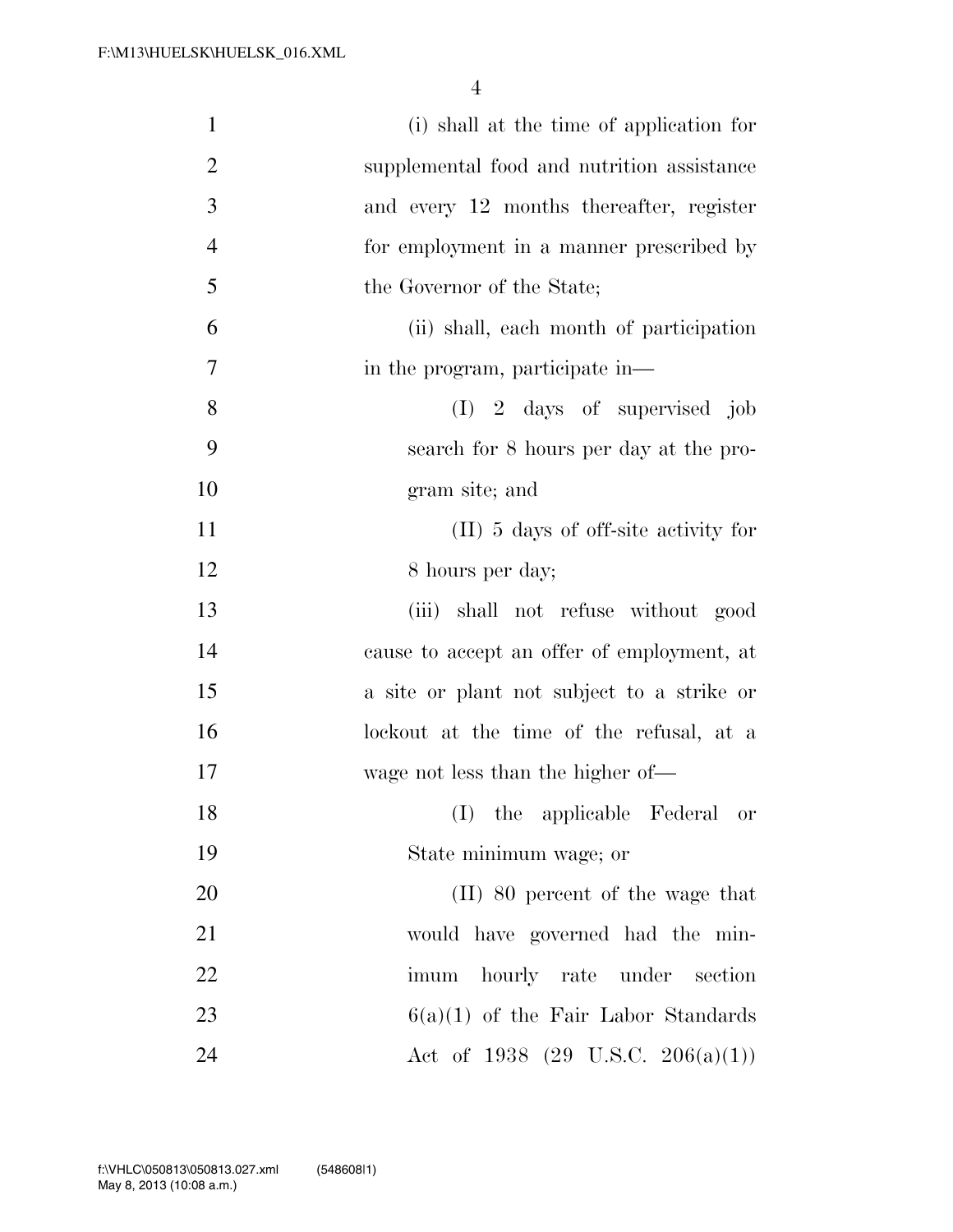| $\mathbf{1}$   | been applicable to the offer of employ-       |
|----------------|-----------------------------------------------|
| $\overline{2}$ | ment;                                         |
| 3              | (iv) shall not refuse without good            |
| $\overline{4}$ | cause to provide a State agency with suffi-   |
| 5              | cient information to allow the State agency   |
| 6              | to determine the employment status or the     |
| 7              | job availability of the individual; and       |
| 8              | (v) shall not voluntarily—                    |
| 9              | $(I)$ quit a job; or                          |
| 10             | (II) reduce work effort and, after            |
| 11             | the reduction, the individual is work-        |
| 12             | ing less than 30 hours per week, un-          |
| 13             | less another adult in the same family         |
| 14             | increases employment at the<br>unit           |
| 15             | same time by an amount equal to the           |
| 16             | reduction in work effort by the first         |
| 17             | adult.                                        |
| 18             | (C) An able-bodied individual participating   |
| 19             | in the work activation program who fails to   |
| 20             | comply with 1 or more of the requirements de- |
| 21             | scribed in subparagraph $(B)$ —               |
| 22             | (i) shall be subject to a sanction pe-        |
| 23             | riod of not less than a 2-month period be-    |
| 24             | ginning the day of the individual's first     |
| 25             | failure to comply with such requirements      |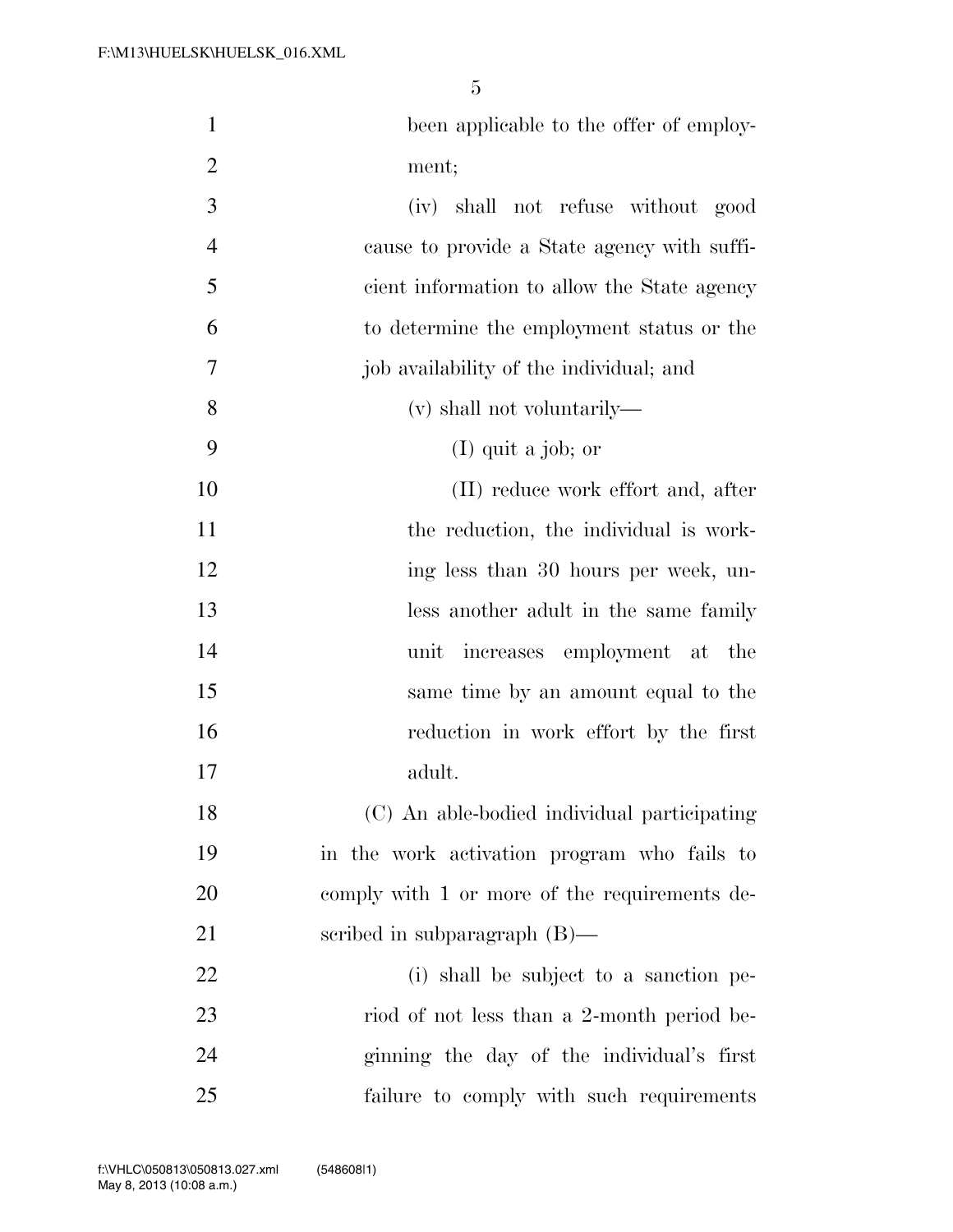| $\mathbf{1}$ | during which the individual shall not re- |
|--------------|-------------------------------------------|
| 2            | ceive any supplemental food and nutrition |
| 3            | assistance; and                           |

 (ii) may receive supplemental food and nutrition assistance after the indi- vidual is in compliance with such require- ments for not less than a 1-month period beginning after the completion of such sanction period, except that such assist-ance may not be provided retroactively.

 (2) PENALTIES FOR STATES.—A State that does not meet the participation requirements under 13 paragraph  $(1)(A)$  for the preceding fiscal year, as determined by calculating the average monthly par- ticipation for such year, shall be subject to a reduc-16 tion of grant funds for the first full quarter after the Secretary of the Treasury determines that the State failed to meet such participation requirements in an amount equal to the greater of—

 (A) 10 percent of the grant funds the State would have otherwise received for such quarter; or

 (B) a percentage of funds that equals the percentage by which the State failed to meet such participation requirements.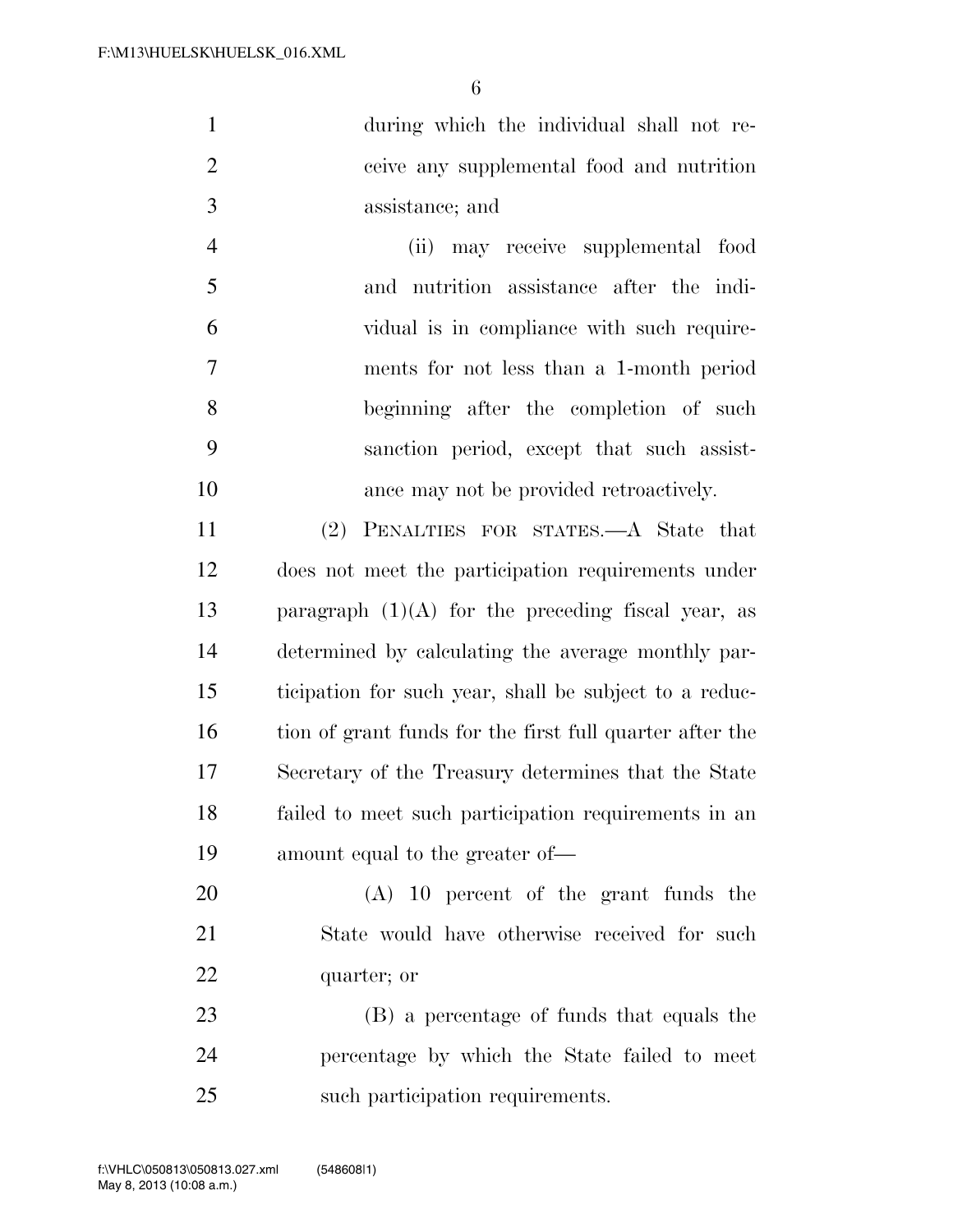| $\mathbf{1}$   | (f) EXPENDITURE OF FUNDS.—                              |
|----------------|---------------------------------------------------------|
| $\overline{2}$ | (1) IN GENERAL.—Except as provided in para-             |
| 3              | graph (2), amounts received by a State under sub-       |
| $\overline{4}$ | section (a) for any fiscal year shall be expended by    |
| 5              | the State in such fiscal year or in the succeeding fis- |
| 6              | cal year.                                               |
| 7              | (2) USE OF RAINY DAY FUND PERMITTED. $-0f$              |
| 8              | the amounts received by a State under subsection        |
| 9              | (a), the State may set aside, in a separate account,    |
| 10             | such amounts as the State deems necessary to pro-       |
| 11             | vide, without fiscal limitation, supplemental food and  |
| 12             | nutrition assistance and services for indigent individ- |
| 13             | uals during—                                            |
| 14             | (A) periods of unexpectedly high rates of               |
| 15             | unemployment; or                                        |
| 16             | (B) periods related to circumstances that               |
| 17             | are not described in subparagraph $(A)$ and that        |
| 18             | cause unexpected increases in the need for such         |
| 19             | assistance and services for such individuals.           |
| 20             | (3) FUNDS REMAINING AFTER FISCAL YEAR                   |
| 21             | 2023.—If, after 2023, a State has funds in the ac-      |
| 22             | count under paragraph (2), the State may only ex-       |
| 23             | pend such funds if such funds are used in a manner      |
| 24             | that is permitted under subsection (g), as such sub-    |
| 25             | section is in effect on September 30, 2023.             |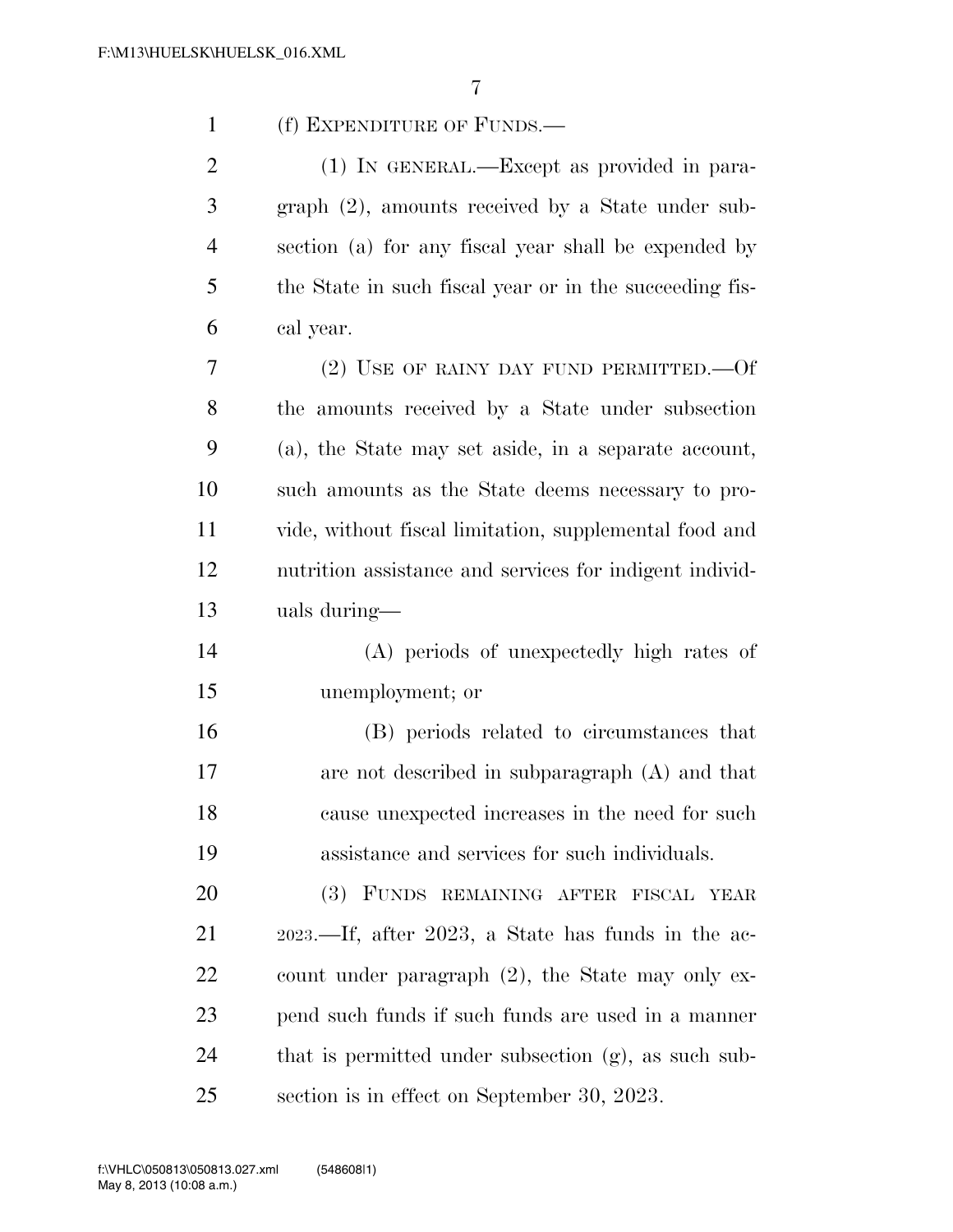| 1              | $(g)$ USE OF FUNDS.—A State may only use the         |
|----------------|------------------------------------------------------|
| $\overline{2}$ | amounts received under subsection (a) as follows:    |
| 3              | (1)<br>GENERAL PURPOSE.—For the purpose              |
| $\overline{4}$ | under section 402, except that nothing in this title |
| 5              | shall be construed as limiting the flexibility of a  |
| 6              | State to determine which providers of such assist-   |
| 7              | ance and services qualify to receive payment from a  |
| 8              | grant made to the State under subsection (a).        |
| 9              | (2) AUTHORITY TO USE PORTION OF FEDERAL              |
| 10             | ASSISTANCE FOR OTHER WELFARE-RELATED PRO-            |
| 11             | GRAMS.-                                              |
| 12             | (A) IN GENERAL.—Subject to the limit                 |
| 13             | under subparagraph (B), to carry out a State         |
| 14             | program pursuant to any or all of the following      |
| 15             | provisions of law:                                   |
| 16             | (i) Part A of title IV of the Social Se-             |
| 17             | eurity Act (42 U.S.C. 601 et seq.).                  |
| 18             | (ii) Section $1616$ of such Act $(42)$               |
| 19             | U.S.C. 1382e).                                       |
| 20             | (B) LIMITATION.—A State may not use                  |
| 21             | more than 30 percent of the amount received          |
| 22             | under subsection (a) for a fiscal year to carry      |
| 23             | out a State program, or programs, under sub-         |

paragraph (A).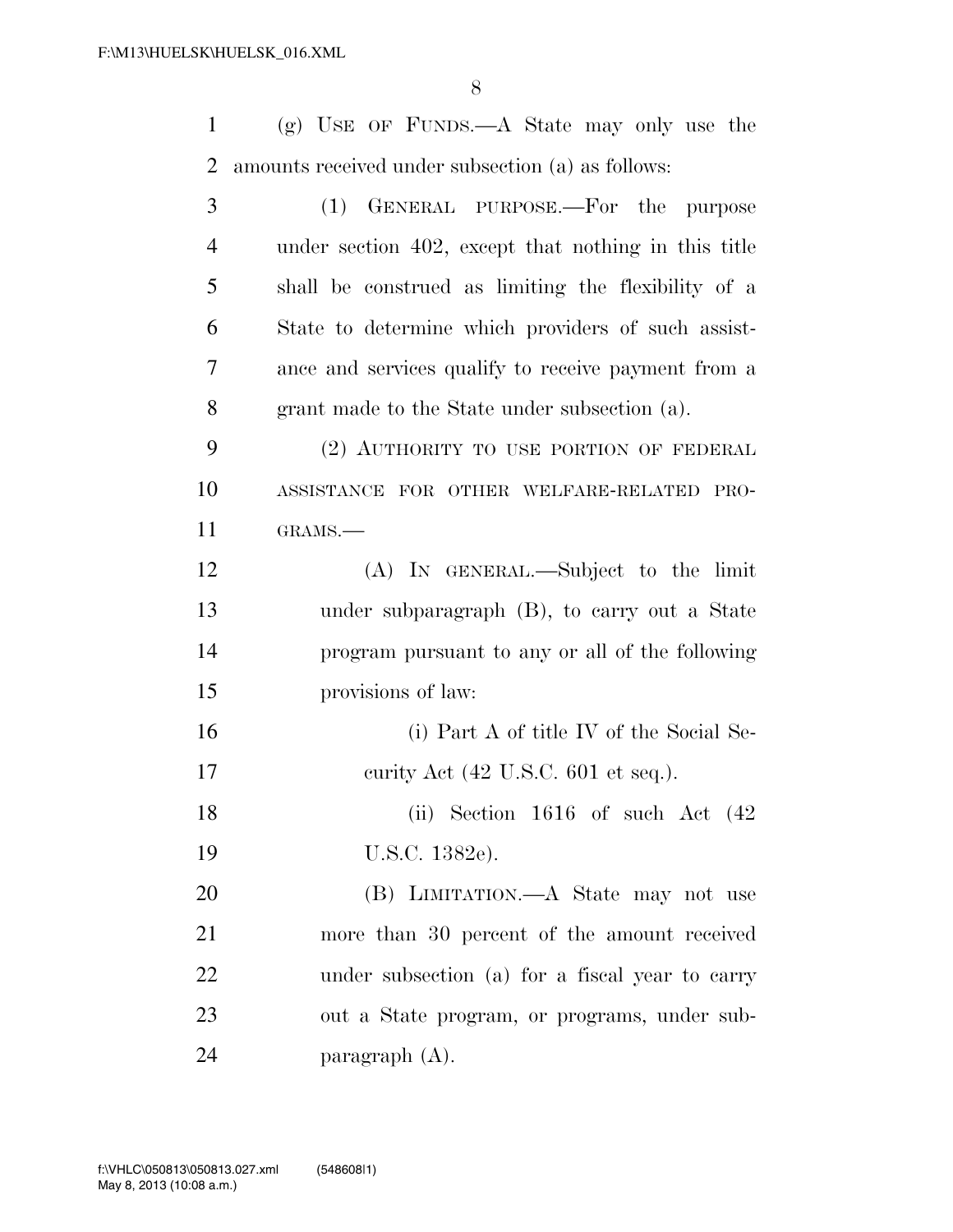| $\mathbf{1}$   | REQUIREMENTS ON FUNDS. Any<br>(C)                         |  |
|----------------|-----------------------------------------------------------|--|
| $\overline{2}$ | amounts that are used under subparagraph                  |  |
| 3              | $(A)$ —                                                   |  |
| $\overline{4}$ | (i) shall not be subject to any of the                    |  |
| 5              | requirements of subsection (f) or section                 |  |
| 6              | $405$ ; and                                               |  |
| $\tau$         | (ii) shall be subject to—                                 |  |
| 8              | (I) the audit requirements under                          |  |
| 9              | section 404; and                                          |  |
| 10             | (II) any requirements that apply                          |  |
| 11             | to Federal funds provided directly for                    |  |
| 12             | such State program.                                       |  |
| 13             | (h) NO FUNDING FOR ILLEGAL ALIENS.—Except as              |  |
| 14             | provided under this title, no funds appropriated in this  |  |
| 15             | title may be used to provide supplemental food and nutri- |  |
| 16             | tion assistance to an alien who is not lawfully admitted  |  |
| 17             | for permanent residence or otherwise permanently residing |  |
| 18             | in the United States under color of law.                  |  |
| 19             | (i) NONENTITLEMENT.—Nothing in this title shall be        |  |
| 20             | construed as providing an individual with an entitlement  |  |
| 21             | to supplemental food and nutrition assistance under this  |  |
| 22             | title.                                                    |  |
| 23             | SEC. 404. ADMINISTRATIVE AND FISCAL ACCOUNTABILITY.       |  |
| 24             | (a) $\text{AUDITS}$ .                                     |  |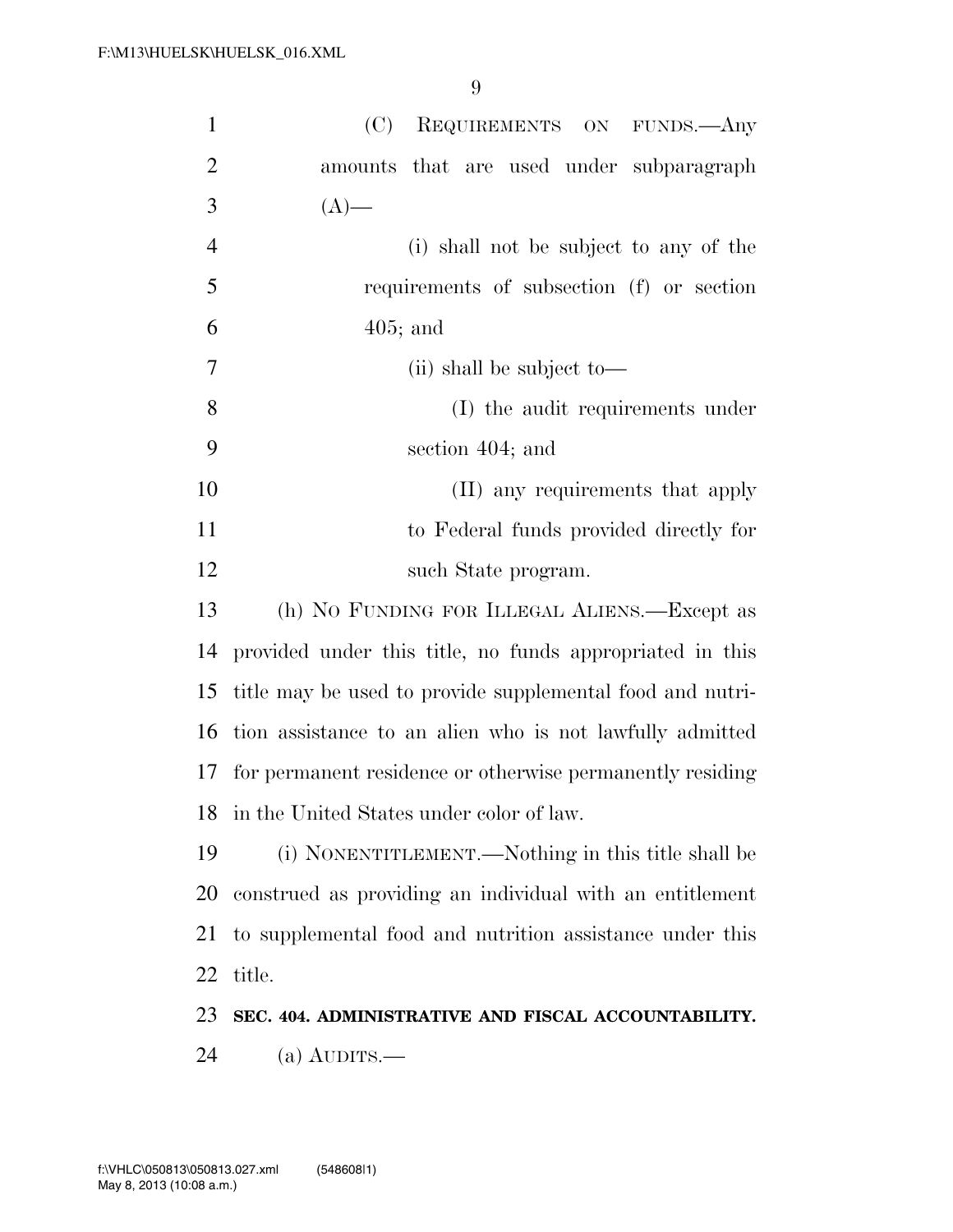(1) CONTRACT WITH APPROVED AUDITING EN- TITY.—Not later than October 1, 2014, and annu- ally thereafter, a State shall contract with an ap- proved auditing entity (as defined under paragraph (3)(B)) for purposes of conducting an audit under paragraph (2) (with respect to the fiscal year ending September 30 of such year).

 (2) AUDIT REQUIREMENT.—Under a contract under paragraph (1), an approved auditing entity shall conduct an audit of the expenditures or trans- fers made by a State from amounts received under a grant under this section 403(a) with respect to the fiscal year which such audit covers, to determine the extent to which such expenditures and transfers were expended in accordance with this title.

16 (3) ENTITY CONDUCTING AUDIT.

 (A) IN GENERAL.—With respect to a State, the audit under paragraph (2) shall be conducted by an approved auditing entity in ac- cordance with generally accepted auditing prin-ciples.

 (B) APPROVED AUDITING ENTITY.—For purposes of this section, the term ''approved auditing entity'' means, with respect to a State, an entity that is—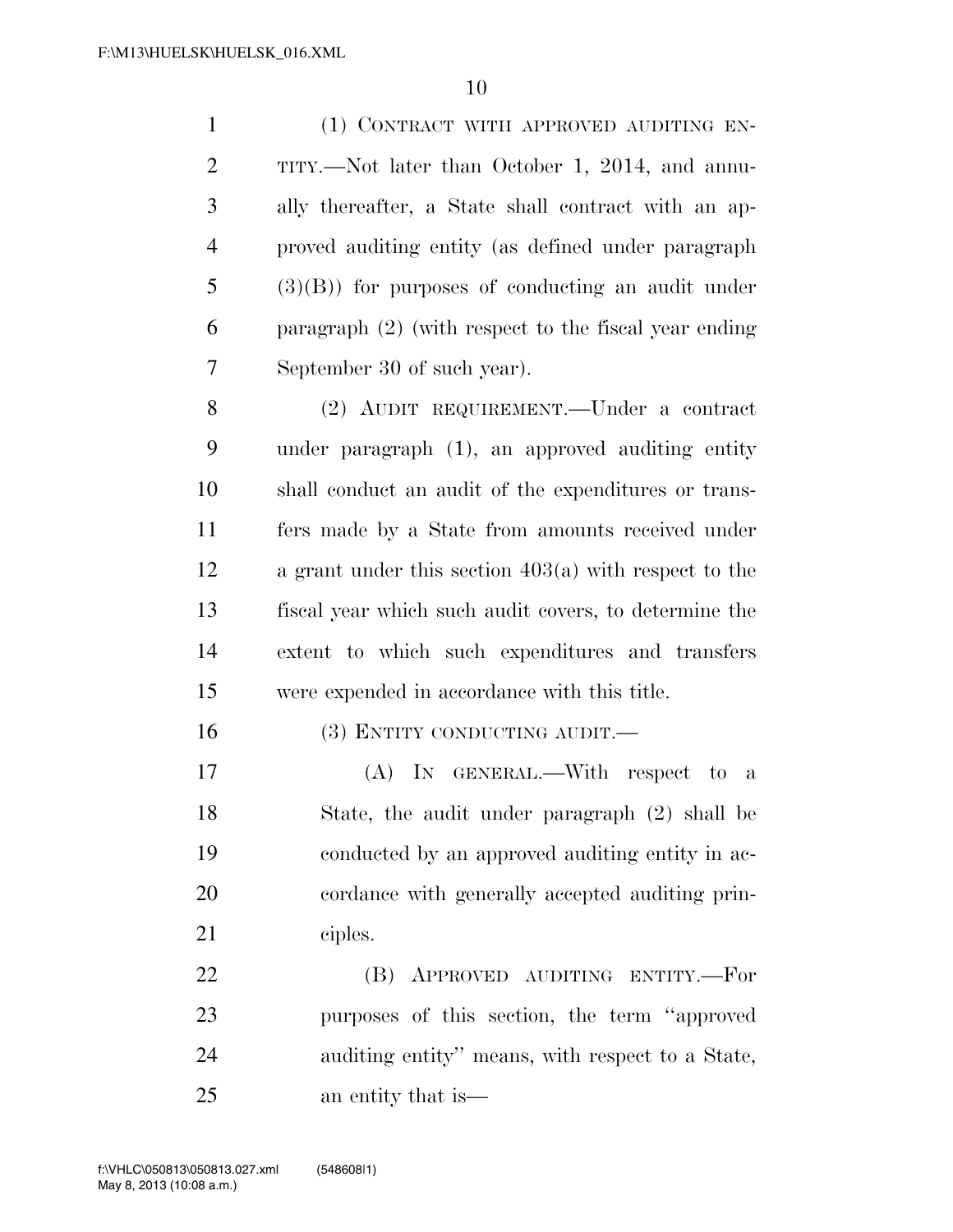| $\mathbf{1}$   | (i) approved by the Secretary of the                        |
|----------------|-------------------------------------------------------------|
| $\overline{2}$ | Treasury;                                                   |
| 3              | (ii) approved by the chief executive of-                    |
| $\overline{4}$ | ficer of the State; and                                     |
| 5              | (iii)<br>independent of any Federal,                        |
| 6              | State, or local agency.                                     |
| 7              | (4) SUBMISSION OF AUDIT.—Not later than                     |
| 8              | December 31, 2014, and annually thereafter, a State         |
| 9              | shall submit the results of the audit under para-           |
| 10             | $graph (2)$ (with respect to the fiscal year ending on      |
| 11             | September 30 of such year) to the State legislature         |
| 12             | and to the Secretary of the Treasury.                       |
| 13             | (5)<br>ADDITIONAL ACCOUNTING<br>REQUIRE-                    |
| 14             | MENTS.—The provisions of chapter 75 of title 31,            |
| 15             | United States Code, shall apply to the audit require-       |
| 16             | ments of this section.                                      |
| 17             | (b) REIMBURSEMENT AND PENALTY.—If, through an               |
| 18             | audit conducted under subsection (a), an approved audit-    |
| 19             | ing entity finds that any amounts paid to a State under     |
| 20             | a grant under section $403(a)$ were not expended in accord- |
| 21             | ance with this title, the State shall pay to the Treasury   |
| 22             | of the United States any such amount, plus 10 percent       |
| 23             | of such amount as a penalty.                                |
| 24             | (c) ANNUAL REPORTING REQUIREMENTS.—                         |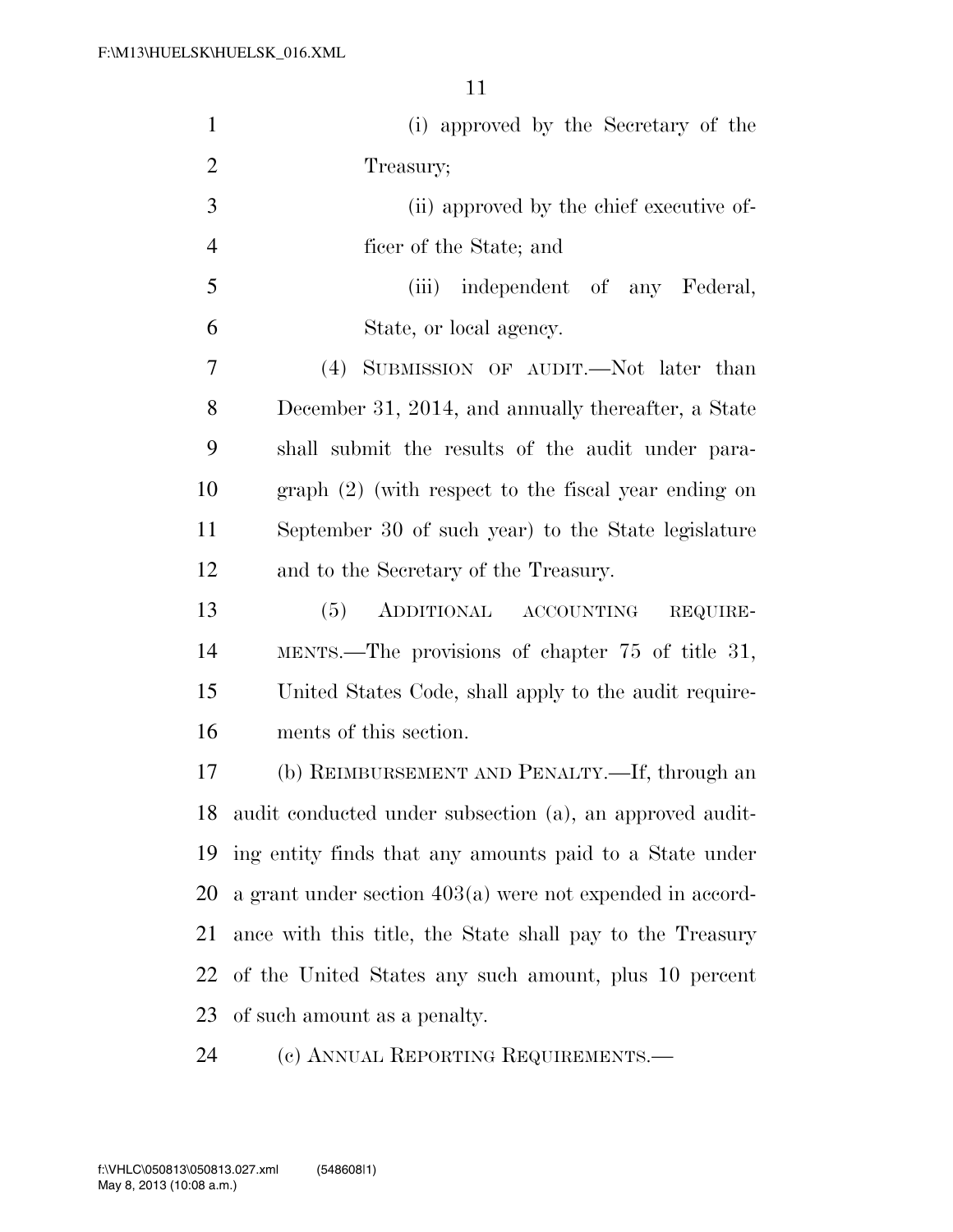| $\mathbf{1}$   | (1) IN GENERAL.—Not later than January 31,            |
|----------------|-------------------------------------------------------|
| $\overline{2}$ | 2015, and annually thereafter, each State shall sub-  |
| 3              | mit to the Secretary of the Treasury and the State    |
| $\overline{4}$ | legislature a report on the activities carried out by |
| 5              | the State during the most recently completed fiscal   |
| 6              | year with funds received by the State under a grant   |
| 7              | under section $403(a)$ for such fiscal year.          |
| 8              | (2) CONTENT.—A report under paragraph (1)             |
| 9              | shall, with respect to a fiscal year—                 |
| 10             | $(A)$ contain the results of the audit con-           |
| 11             | ducted by an approved auditing entity for a           |
| 12             | State for such fiscal year, in accordance with        |
| 13             | the requirements of subsection (a) of this sec-       |
| 14             | tion;                                                 |
| 15             | (B) specify the amount of the grant made              |
| 16             | to the State under section $403(a)$ that is used      |
| 17             | to carry out a program under section $403(f)(2)$ ;    |
| 18             | (C) specify the number of participants in             |
| 19             | the work activation program described in sec-         |
| 20             | tion $403(e)$ in the State;                           |
| 21             | (D) specify the number of participants in             |
| 22             | such program that found work through the pro-         |
| 23             | gram, including the number of such partici-           |
| 24             | pants who were hired as part-time employees           |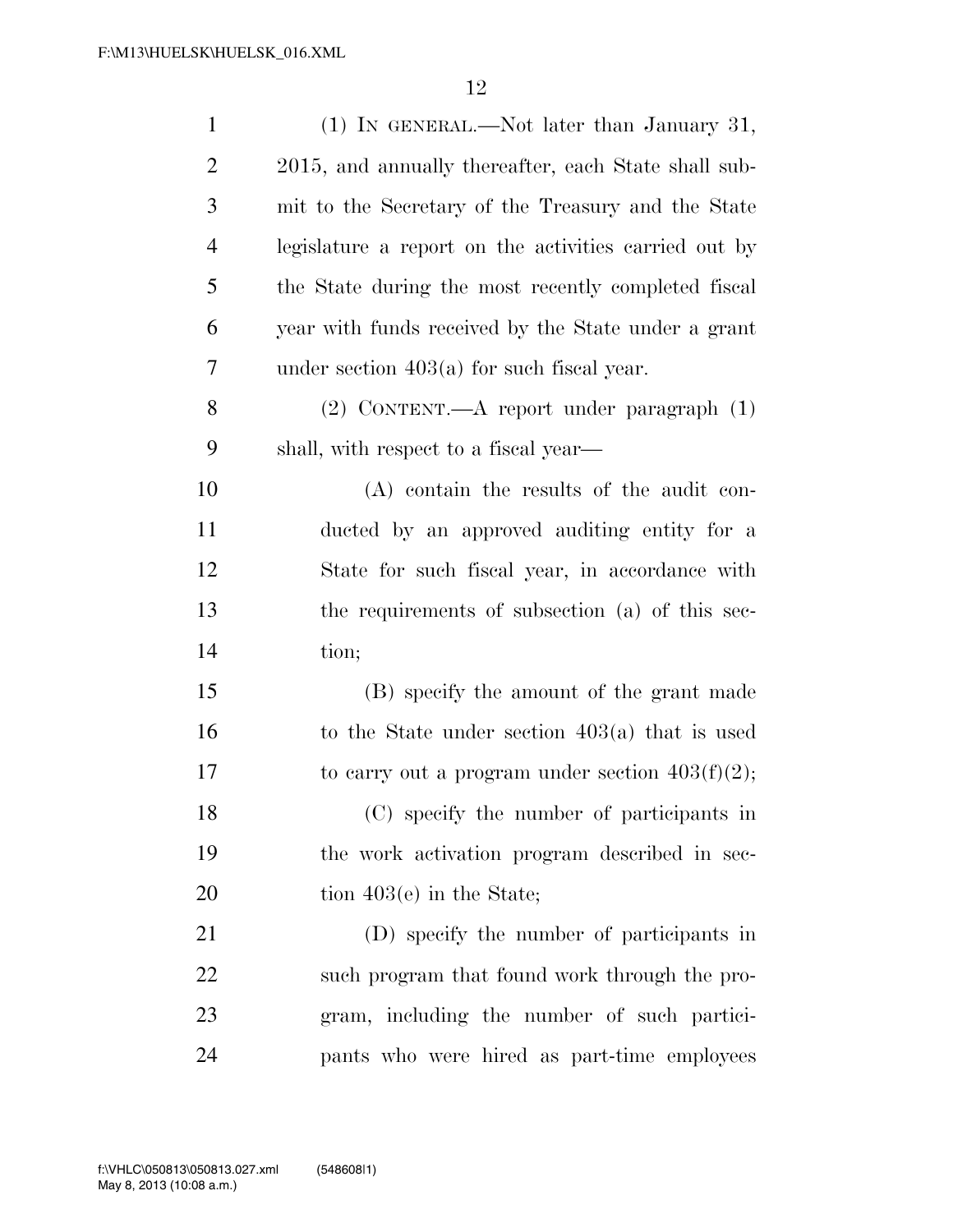| $\mathbf{1}$   | and the number of such participants who were          |
|----------------|-------------------------------------------------------|
| $\overline{2}$ | hired as full-time employees; and                     |
| 3              | (E) be in such form and contain such                  |
| $\overline{4}$ | other information as the State determines is          |
| 5              | necessary to provide—                                 |
| 6              | (i) an accurate description of the ac-                |
| 7              | tivities conducted by the State for the pur-          |
| 8              | pose described under section 402 and any              |
| 9              | other use of funds permitted under sub-               |
| 10             | sections (f) and (g) of section 403; and              |
| 11             | (ii) a complete record of the purposes                |
| 12             | for which amounts were expended in ac-                |
| 13             | cordance with this title.                             |
| 14             | CONFORMITY WITH ACCOUNTING<br>(3)<br>PRIN-            |
| 15             | CIPLES.—Any financial information in the report       |
| 16             | under paragraph (1) shall be prepared and reported    |
| 17             | in accordance with generally accepted accounting      |
| 18             | principles, including the provisions of chapter 75 of |
| 19             | title 31, United States Code.                         |
| 20             | (4) PUBLIC AVAILABILITY.—A State shall make           |
| 21             | copies of the reports required under this section     |
| 22             | available on a public Web site and shall make copies  |
| 23             | available in other formats upon request.              |
| 24             | (d) FAILURE TO COMPLY WITH REQUIREMENTS.—             |
| 25             | The Secretary of the Treasury shall not make any pay- |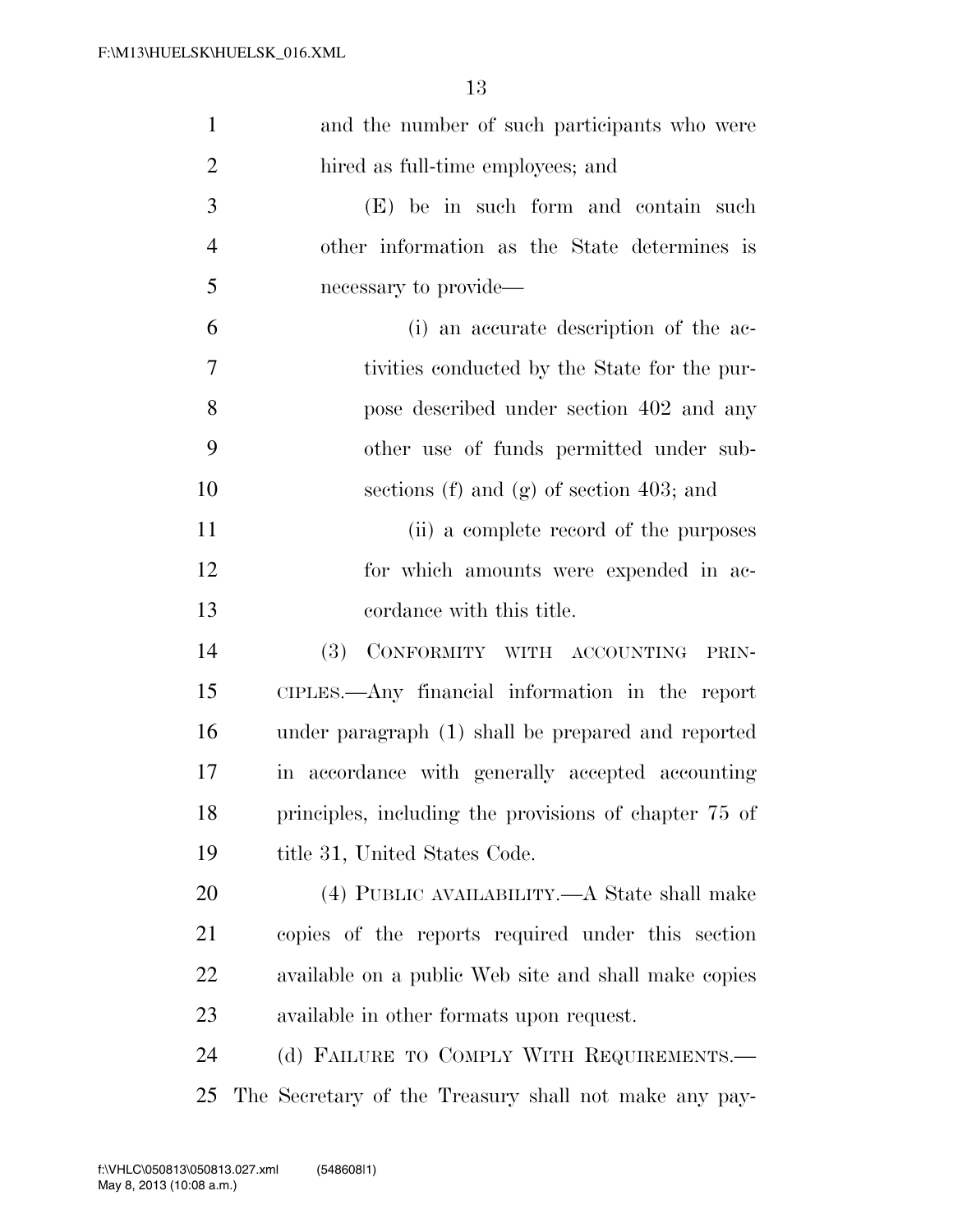| $\mathbf{1}$   | ment to a State under a grant authorized by section  |
|----------------|------------------------------------------------------|
| 2              | $403(a)$ —                                           |
| 3              | (1) if an audit for a State is not submitted as      |
| $\overline{4}$ | required under subsection (a), during the period be- |
| 5              | tween the date such audit is due and the date on     |
| 6              | which such audit is submitted; or                    |
| 7              | $(2)$ if a State fails to submit a report as re-     |
| 8              | quired under subsection (c), during the period be-   |
| 9              | tween the date such report is due and the date on    |
| 10             | which such report is submitted.                      |
| 11             | (e) ADMINISTRATIVE SUPERVISION AND OVER-             |
| 12             | $\text{SIGHT}$ .                                     |
| 13             | (1) LIMITED ROLE FOR SECRETARY OF TREAS-             |
| 14             | URY AND THE ATTORNEY GENERAL.-                       |
| 15             | (A) TREASURY.—The authority of the Sec-              |
| 16             | retary of the Treasury under this title is limited   |
| 17             | $to-$                                                |
| 18             | (i) promulgating regulations, issuing                |
| 19             | rules, or publishing guidance documents to           |
| 20             | the extent necessary for purposes of imple-          |
| 21             | menting subsections $(a)(3)(B)$ , (b), and           |
| 22             | (d);                                                 |
| 23             | (ii) making quarterly payments to the                |
| 24             | States under grants under this title in ac-          |
| 25             | cordance with section $403(a)$ ;                     |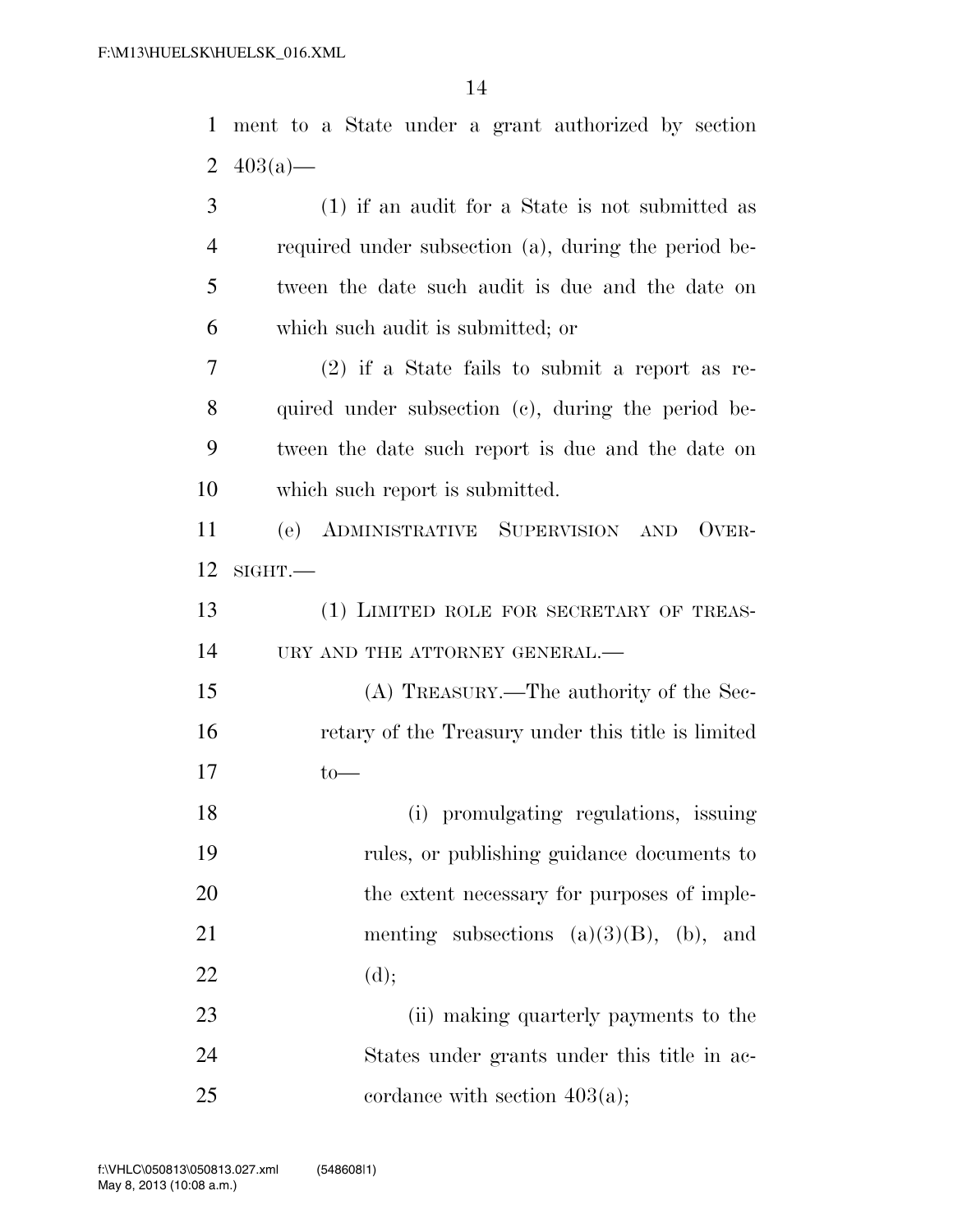| $\mathbf{1}$   | (iii) approving entities under sub-                |
|----------------|----------------------------------------------------|
| $\overline{2}$ | section $(a)(3)(B)$ for purposes of the audits     |
| 3              | required under subsection (a);                     |
| $\overline{4}$ | (iv) withholding payment to a State of             |
| 5              | a grant under subsection (d); and                  |
| 6              | (v) exercising the authority relating to           |
| 7              | nondiscrimination that is specified in sec-        |
| 8              | tion $405(b)$ .                                    |
| 9              | (B) ATTORNEY GENERAL.—The authority                |
| 10             | of the Attorney General to supervise the           |
| 11             | amounts received by a State under section          |
| 12             | $403(a)$ is limited to the authority under section |
| 13             | $405(c)$ .                                         |
| 14             | $(2)$ FEDERAL SUPERVISION.—                        |
| 15             | (A) IN GENERAL.—Except as provided                 |
| 16             | under paragraph (1), an administrative officer,    |
| 17             | employee, department, or agency of the United      |
| 18             | States (including the Secretaries of Agriculture   |
| 19             | and Health and Human Services) may not—            |
| 20             | (i) supervise—                                     |
| 21             | (I) the amounts received by the                    |
| 22             | States under section $403(a)$ ; or                 |
| 23             | (II) the use of such amounts by                    |
| 24             | the States; or                                     |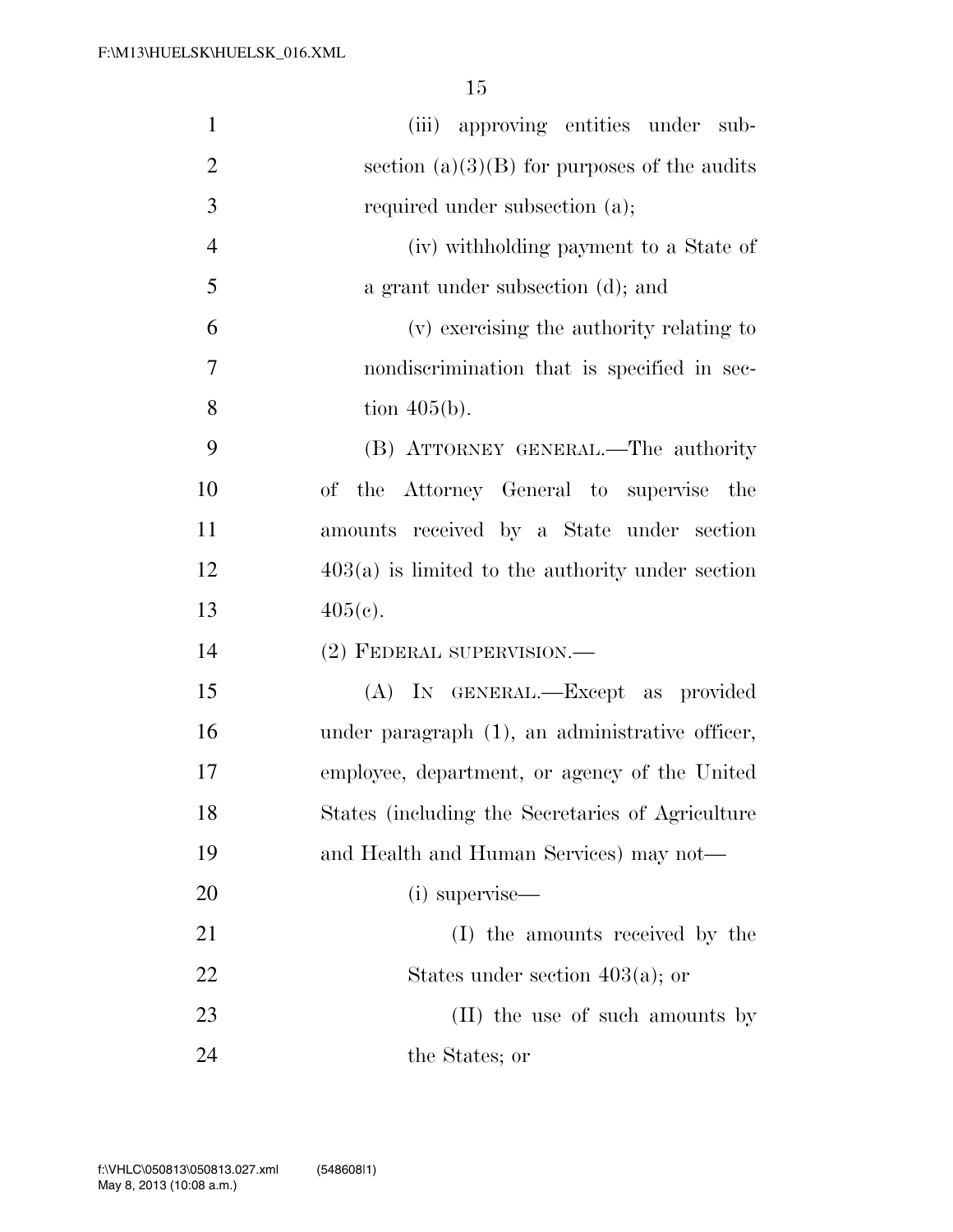|   | (ii) promulgate regulations or issue        |
|---|---------------------------------------------|
| 2 | rules in accordance with this title.        |
| 3 | (B) LIMITATION ON SECRETARIES OF AG-        |
|   | RICULTURE AND HEALTH AND HUMAN SERV-        |
| 5 | ICES.—The Secretaries of Agriculture and    |
|   | Health and Human Services shall have no au- |
|   | thority over any provision of this title.   |

 (f) RESERVATION OF STATE POWERS.—Nothing in this section shall be construed to limit the power of a State, including the power of a State to pursue civil and criminal penalties under State law against any individual or entity that misuses, or engages in fraud or abuse re- lated to the funds provided to a State under this title. **SEC. 405. NONDISCRIMINATION PROVISIONS.** 

 (a) NONDISCRIMINATION AGAINST INDIVIDUALS.— No individual shall be excluded from participation in, de- nied the benefits of, or subjected to discrimination under, any program or activity funded in whole or in part with amounts paid to a State under this section 403(a) on the basis of such individual's—

- (1) disability under section 504 of the Rehabili-22 tation Act of 1973 (29 U.S.C. 794);
- (2) sex under title IX of the Education Amend-ments of 1972 (20 U.S.C. 1681 et seq.); or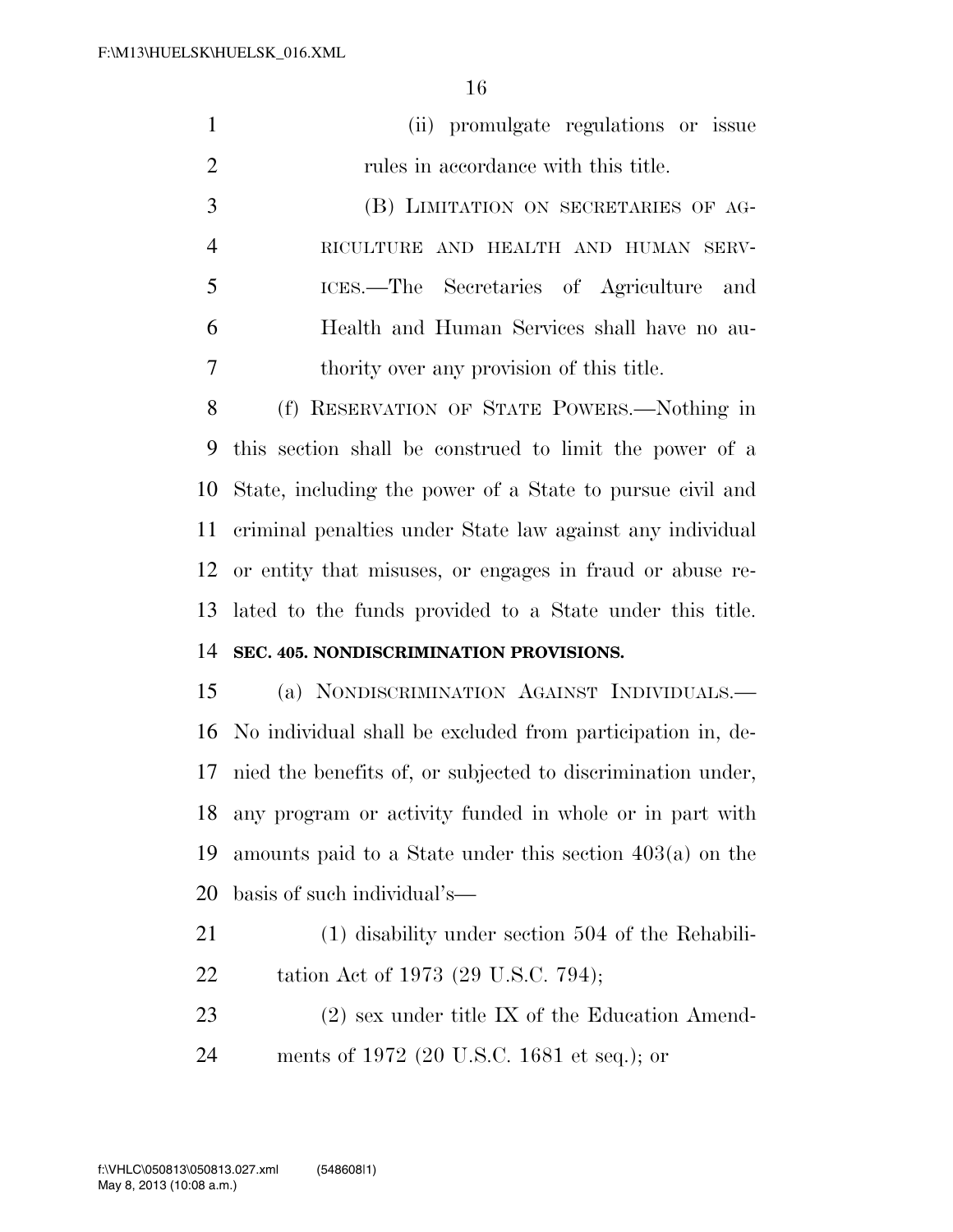(3) race, color, or national origin under title VI of the Civil Rights Act of 1964 (42 U.S.C. 2000d et seq.).

(b) COMPLIANCE.—

 (1) IN GENERAL.—If the Secretary of the Treasury determines that a State or an entity that has received funds from amounts paid to a State under a grant under section 403(a) has failed to comply with a provision of law referred to in sub- section (a), the Secretary of the Treasury shall no- tify the chief executive officer of the State of such failure to comply and shall request that such chief executive officer secure such compliance.

 (2) REFUSAL TO SECURE COMPLIANCE.—If, not later than 60 days after receiving notification under paragraph (1), the chief executive officer of a State fails or refuses to secure compliance with the provi- sion of law referred to in such notification, the Sec-retary of the Treasury may—

20 (A) refer the matter to the Attorney Gen- eral with a recommendation that an appropriate civil action be instituted; or

 (B) exercise the powers and functions pro- vided under section 505 of the Rehabilitation Act of 1973 (29 U.S.C. 794a), title IX of the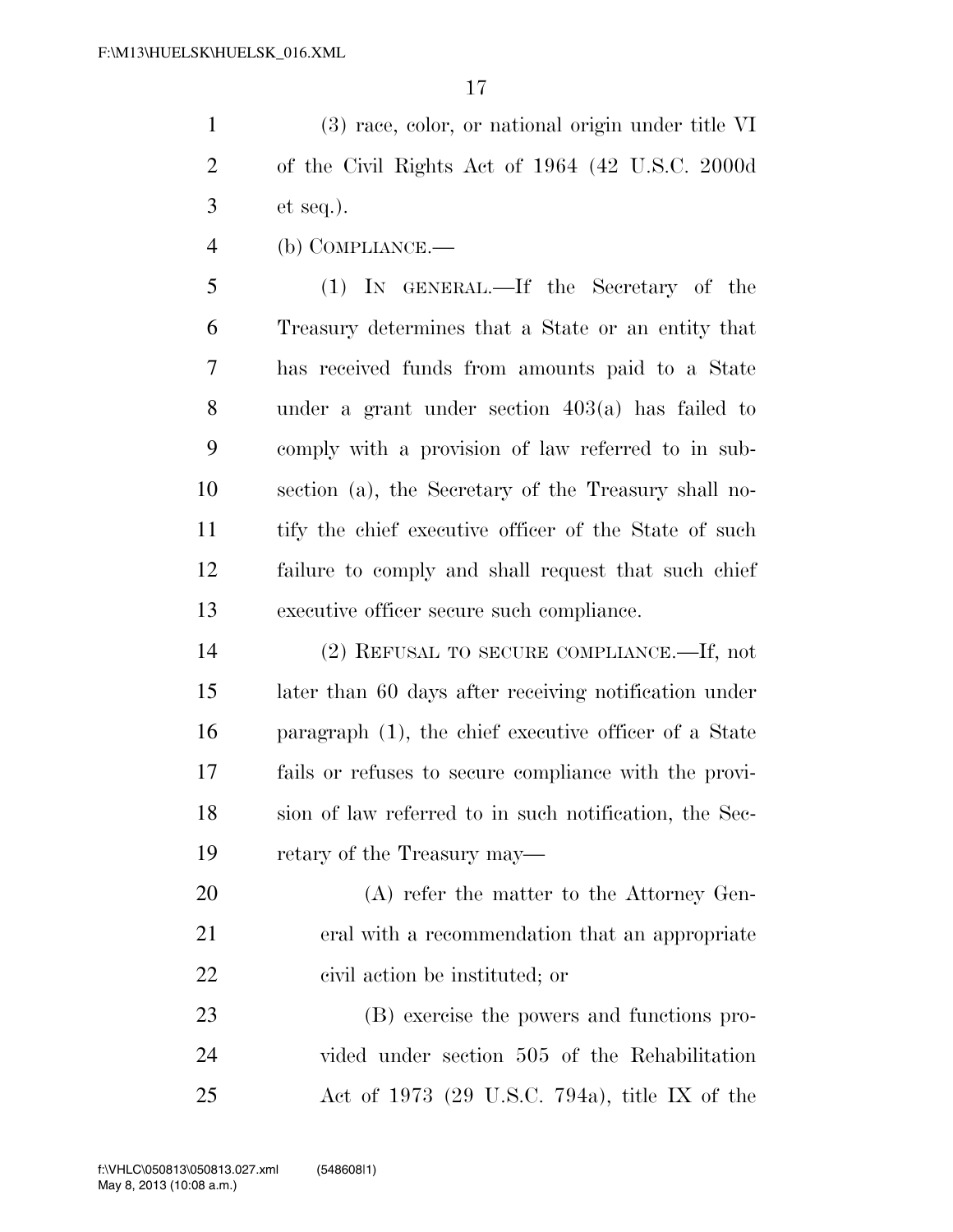| -1             | Education Amendments of 1972 (20 U.S.C.            |
|----------------|----------------------------------------------------|
| 2              | 1681 et seq.), or title VI of the Civil Rights Act |
| 3              | of $1964$ (42 U.S.C. 2000d et seq.) (as applica-   |
| $\overline{4}$ | ble).                                              |

 (c) CIVIL ACTIONS.—If a matter is referred to the 6 Attorney General under subsection  $(b)(2)(A)$ , or the At- torney General has reason to believe that a State or entity has failed to comply with a provision of law referred to in subsection (a), the Attorney General may bring a civil action in an appropriate district court of the United States for such relief as may be appropriate, including injunctive relief.

#### **SEC. 406. DEFINITIONS.**

For purposes of this title:

 (1) ABLE-BODIED INDIVIDUAL.— The term ''able-bodied individual'' means an individual who— (A) is more than 18, and less than 63, years of age; (B) is not physically or mentally incapable of work;

 (C) is not the full-time caretaker of a dis-abled adult dependent; and

(D) does not have a dependent child.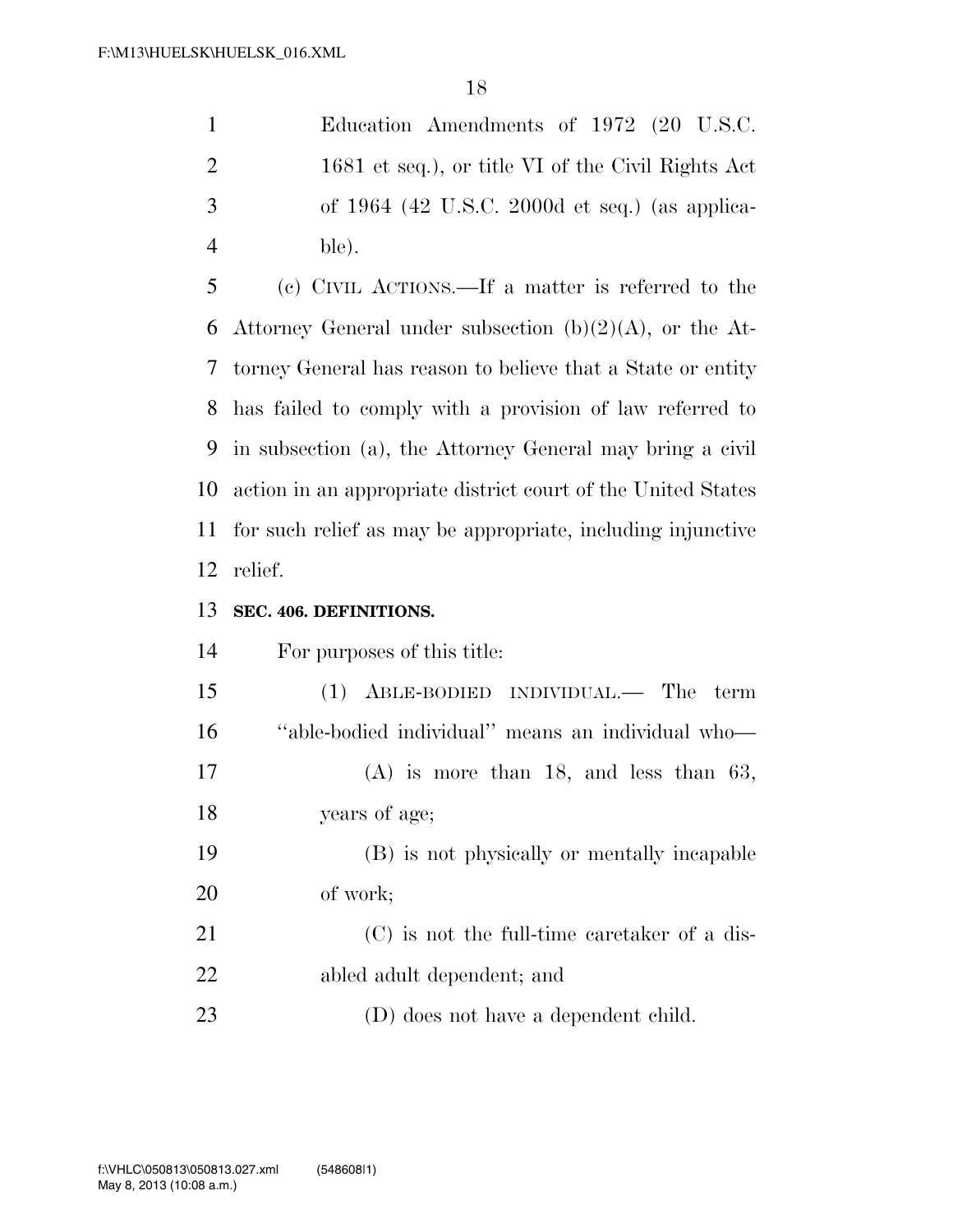(2) PHYSICALLY OR MENTALLY INCAPABLE OF WORK.—The term ''physically or mentally incapable of work'' shall mean an individual—

 (A) who currently receives benefits from the Supplemental Security Income program or another program that provides recurring bene- fits to individuals because the individual is dis-abled and unable to work; or

 (B) who has been medically certified as physically or mentally incapable of work and who has a credible pending application for en- rollment in the Supplemental Security Income program or another program that provides re- curring benefits to individuals because the indi-vidual is disabled and unable to work.

 (3) POVERTY LINE.—The term ''poverty line'' means the poverty line (as defined by the Office of Management and Budget and revised annually in ac- cordance with section 673(2) of the Community Services Block Grant Act) applicable to a family of 21 the size involved.

22 (4) SUPERVISED JOB SEARCH.—The term "su- pervised job search'' means a job search program which has the following characteristics: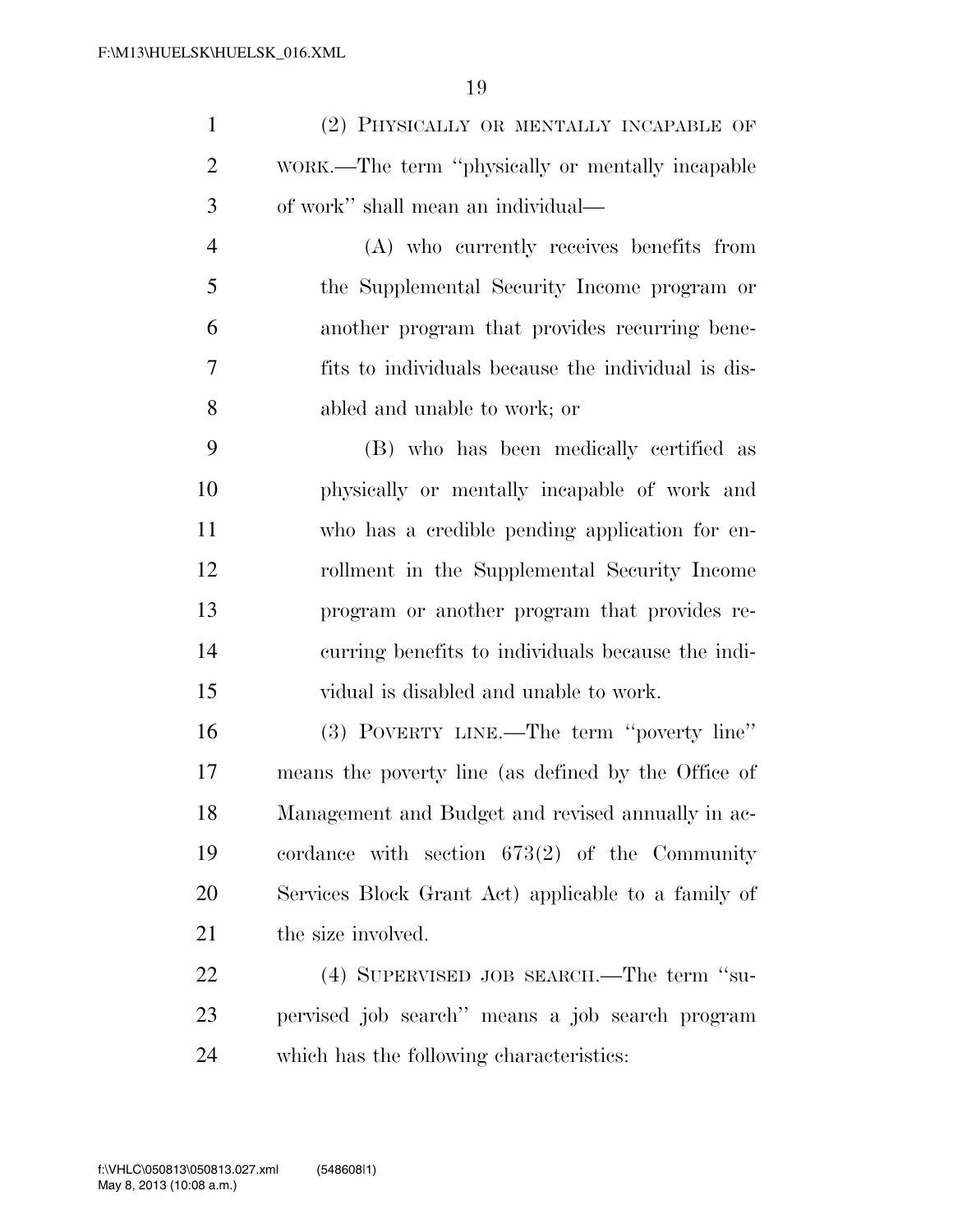| $\mathbf{1}$   | (A) The job search occurs at an official lo-          |
|----------------|-------------------------------------------------------|
| $\overline{2}$ | cation where the recipient's presence and activ-      |
| 3              | ity can be directly observed, supervised, and         |
| $\overline{4}$ | monitored.                                            |
| 5              | (B) The recipient's entry, time on site, and          |
| 6              | exit from the official job search location are re-    |
| 7              | corded in a manner which prevents fraud.              |
| 8              | (C) The recipient is expected to remain               |
| 9              | and undertake job search activities at the job        |
| 10             | search center except for brief, authorized depar-     |
| 11             | tures for specified off-site interviews.              |
| 12             | (D) The amount of time the recipient is               |
| 13             | observed and monitored engaging in job search         |
| 14             | at the official location is recorded.                 |
| 15             | (5) SUPPLEMENTAL FOOD AND NUTRITION AS-               |
| 16             | SISTANCE.—The term "supplemental food and nutri-      |
| 17             | tion assistance" shall be defined by a State with re- |
| 18             | spect to use of such term for purposes of the appli-  |
| 19             | cation of this title to the State.                    |
| 20             | $(6)$ STATE.—The term "State" has the mean-           |
| 21             | ing given the term in section 3 of the Food and Nu-   |
| 22             | trition Act of $2008$ (7 U.S.C. 2012) as of May 31,   |
| 23             | 2012.                                                 |
| 24             | (7) WORK ACTIVATION.—The term "work acti-             |
|                |                                                       |

vation'' means—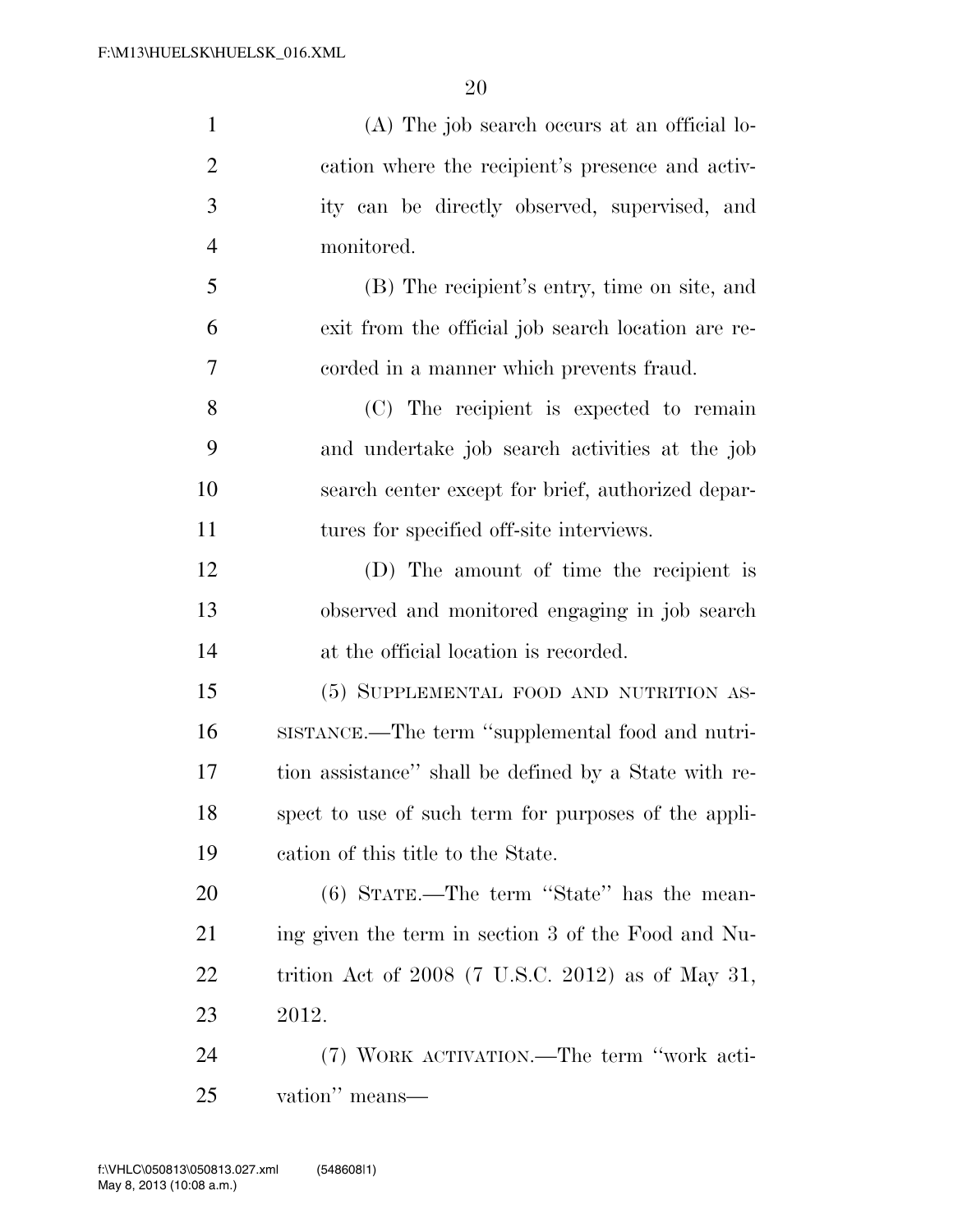| $\mathbf{1}$   | (A) supervised job search;                                   |
|----------------|--------------------------------------------------------------|
| $\overline{2}$ | (B) community service activities;                            |
| 3              | (C) education and job training for individ-                  |
| $\overline{4}$ | uals who are family heads or married spouses                 |
| 5              | of family heads; or                                          |
| 6              | (D) drug or alcohol treatment.                               |
| 7              | SEC. 407. REPEALS.                                           |
| 8              | The following provisions are repealed:                       |
| 9              | (1) The Emergency Food Assistance Act of                     |
| 10             | 1983 (7 U.S.C. 7501 et seq.).                                |
| 11             | (2) Section 5 of the Agriculture and Consumer                |
| 12             | Protection Act of 1973, (commonly known as the               |
| 13             | commodity supplemental food program) (7 U.S.C.               |
| 14             | $612c$ note).                                                |
| 15             | $(3)$ Section 4402 of Public Law 107–171 (relat-             |
| 16             | ing to the seniors farmers' market nutrition pro-            |
| 17             | gram) (7 U.S.C. 3007).                                       |
| 18             | (4) The Food and Nutrition Act of 2008 (7)                   |
| 19             | U.S.C. 2011 et seq.).                                        |
| 20             | (5) Section 19 of the Richard B. Russell Na-                 |
| 21             | tional School Lunch Act (42 U.S.C. 1769a).                   |
| 22             | SEC. 408. SEVERABILITY.                                      |
| 23             | If any provision of this title, or the application of        |
| 24             | such provision to any person or circumstance, is found to    |
| 25             | be unconstitutional, the remainder of this title, or the ap- |